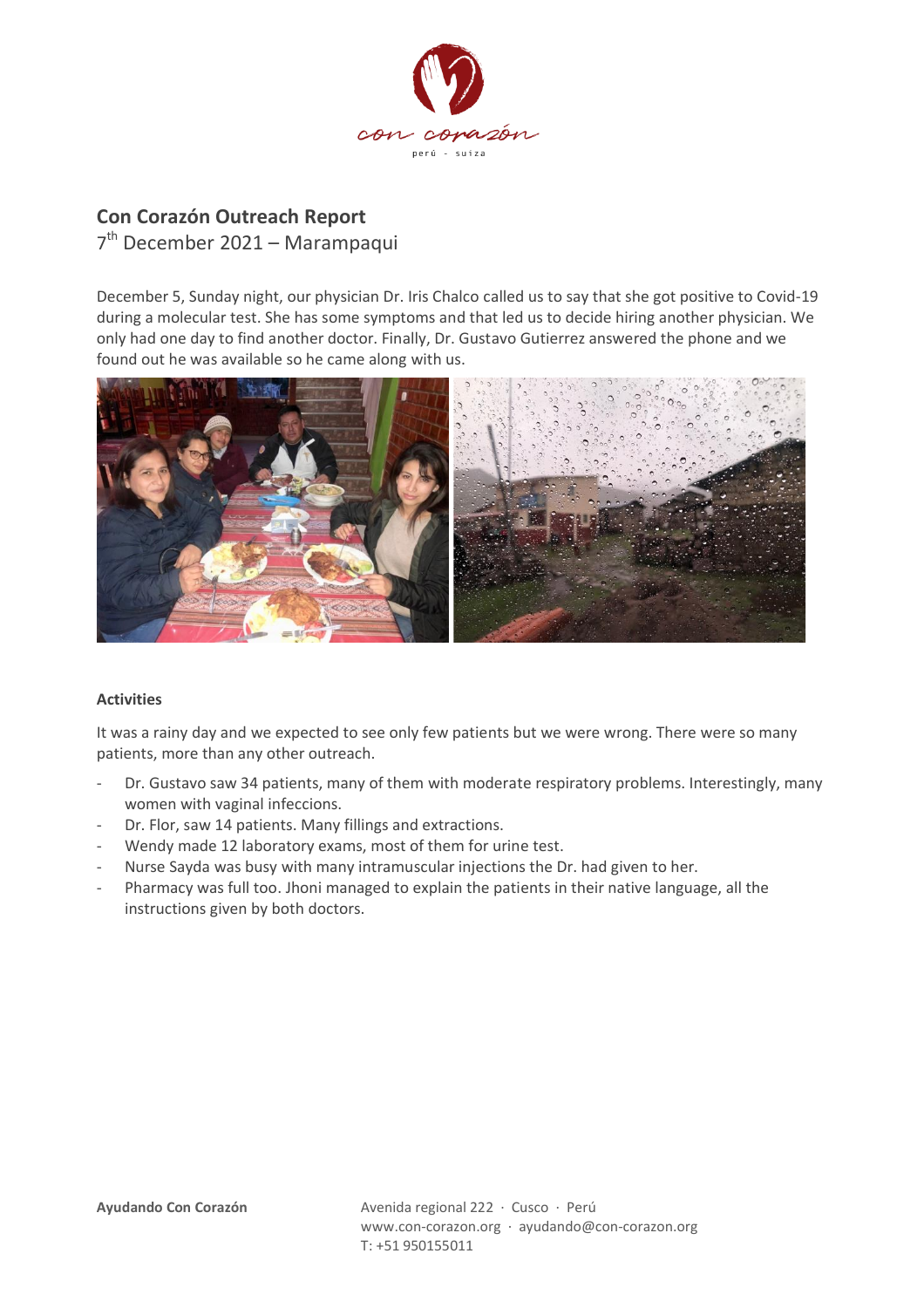

**Photo gallery**



The rain didn't stop our patients to come to out health facility. In this season, many respiratory problems are affecting the people from the area.



Maria Mamani, came along with her baby Nicolas. He has been coughing for couple of day. She said "I heard that in Con Corazon the doctors are good and nice persons. That is why I brought my son with me and he will get healed."



Nelly Quispe is waiting for the opportunity to teach the kids in Marampaqui. We talked to the school teacher and she needs help especially with homework that the children must do but unfortunately, they do not do it. We would love to partner with her.

**Ayudando Con Corazón** Avenida regional 222 · Cusco · Perú www.con-corazon.org · ayudando@con-corazon.org T: +51 950155011